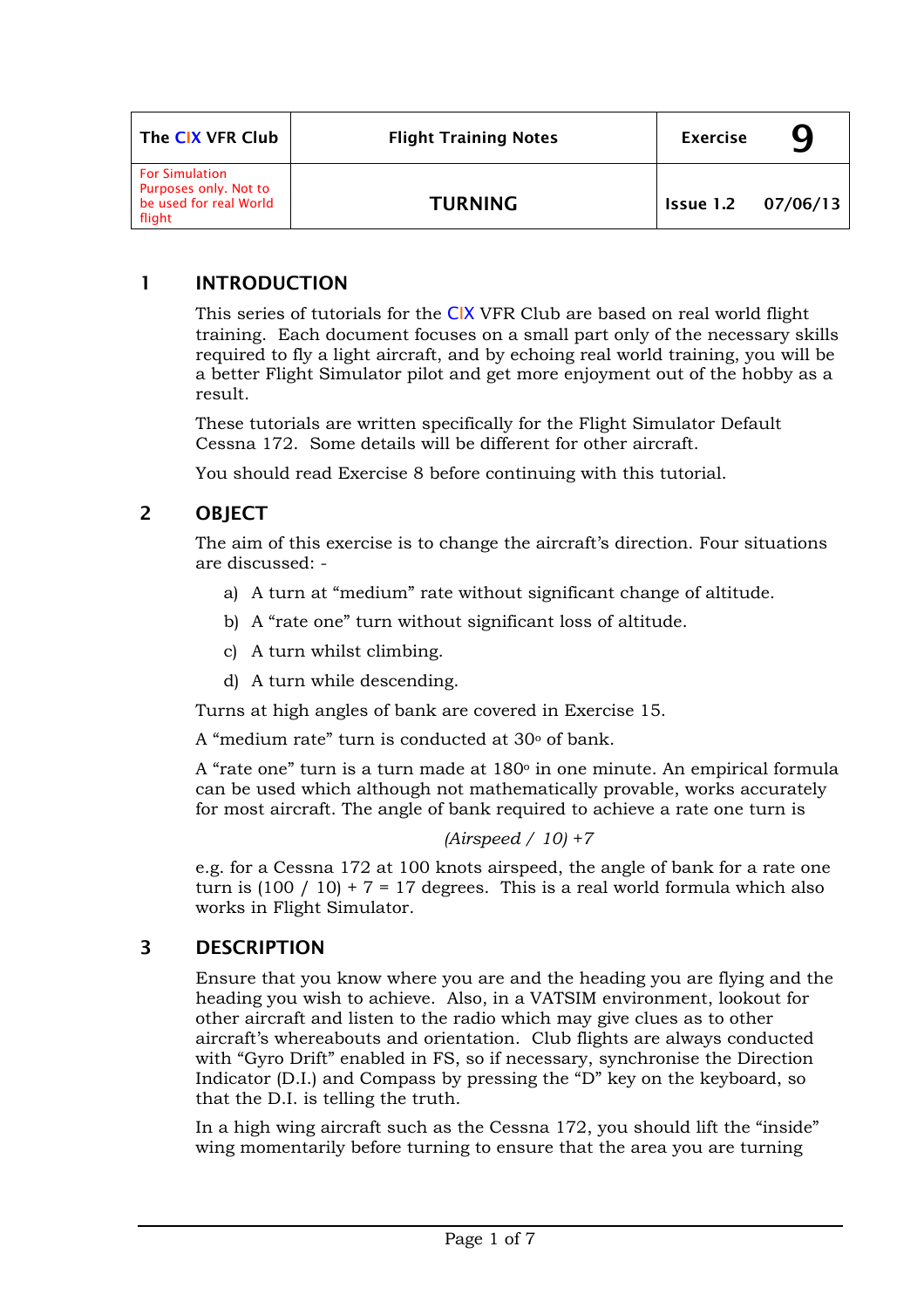| The CIX VFR Club                                                                   | <b>Flight Training Notes</b> | <b>Exercise</b>           | 9 |
|------------------------------------------------------------------------------------|------------------------------|---------------------------|---|
| <b>For Simulation</b><br>Purposes only. Not to<br>be used for real World<br>flight | <b>TURNING</b>               | <b>Issue 1.2 07/06/13</b> |   |

towards is clear of other aircraft. This is important in a VATSIM environment when flying near others.

### 3.1 Aerodynamics

To initiate a left turn, say, the outer, outer wing aileron is deflected down and the inner wing aileron is deflected up, as the pilot moves the joystick left, or turns the control wheel left. This creates additional lift on the outer wing but less lift on the inner wing. So the aircraft rolls to the left. The diagram below shows that once the aircraft is rolled to the left, part of the lift force is converted to a horizontal force, the centripetal force, which makes the aircraft start to turn.

A number of adverse effects occur when an aircraft is turning, which need to be appreciated and corrected by the pilot. These effects can be easily seen if you stop flying your simulated aircraft and let it "do its own thing". Without pilot correction, even if cruise power is maintained, the aircraft will develop a spiral dive and crash.

## 3.1.1 Loss of Lift

In a turn, the aircraft loses lift, because the maximum lift (green arrow in the image below) is no longer equal and opposite in direction to the weight (blue arrow) of the aircraft (see Exercise 3 section 4 for full details).



To compensate for this loss of lift, aircraft must either add power to increase airspeed, and therefore lift, or increase lift by increasing the angle of attack of the airflow over the wings by raising the nose. The latter is the technique usually adopted for practical reasons. So in turns, a little back pressure on the yoke or joystick is required.

The secondary effect of raising the nose to increase the angle of attack is a loss of airspeed. Turns should therefore never be made at or near stall speed.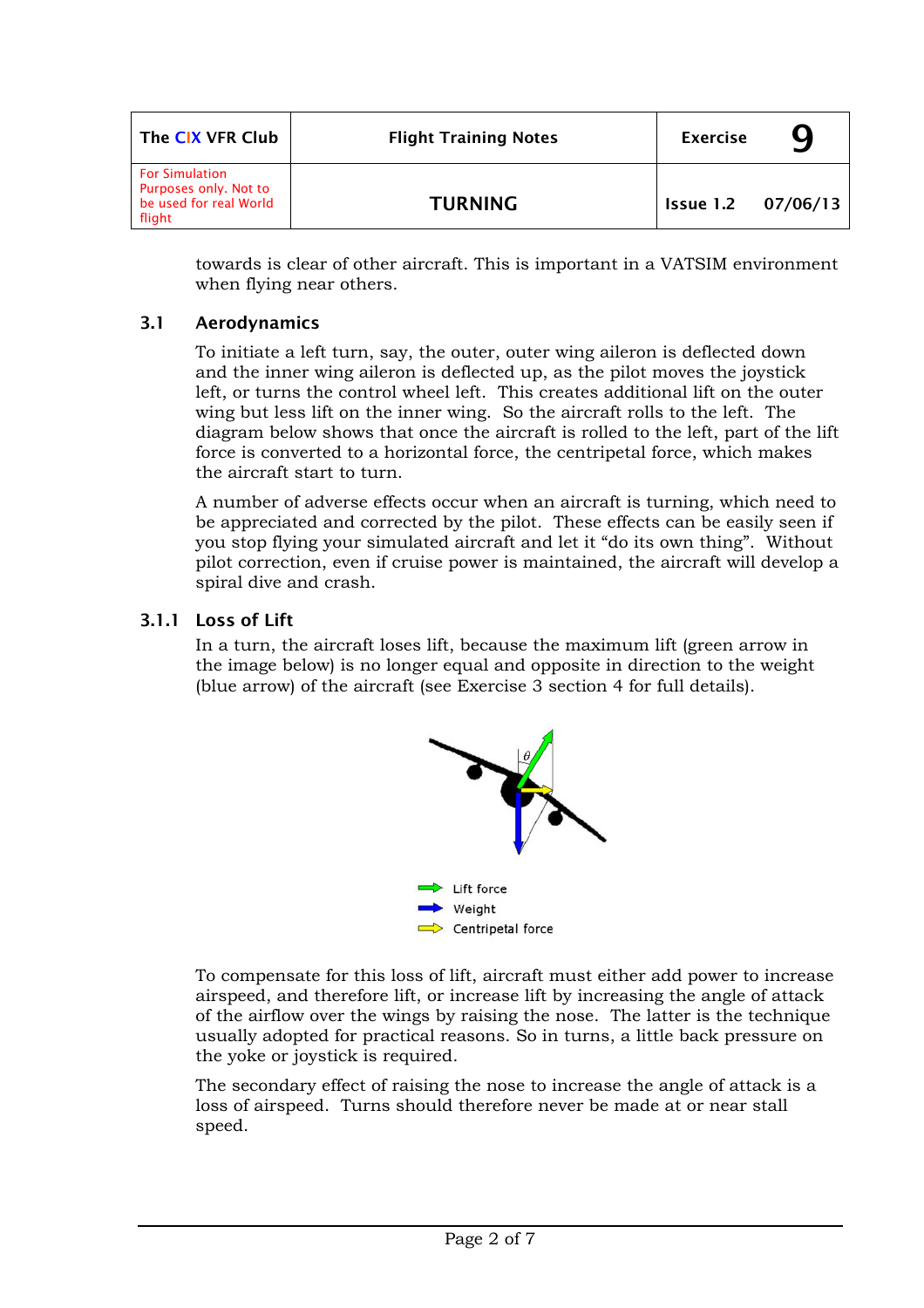| The CIX VFR Club                                                                   | <b>Flight Training Notes</b> | <b>Exercise</b>           |  |
|------------------------------------------------------------------------------------|------------------------------|---------------------------|--|
| <b>For Simulation</b><br>Purposes only. Not to<br>be used for real World<br>flight | <b>TURNING</b>               | <b>Issue 1.2 07/06/13</b> |  |

## 3.1.2 Increasing Bank Angle

In a turn, even when the ailerons are centralised, because the outer wing travels further than the inner wing the air flow over it is greater and it therefore generates more lift. The effect of this is to increase the angle of bank, unless corrected, as the turn progresses.

## 3.1.3 Slipping and Skidding

As you have seen, the outer wing aileron is down and the inner wing aileron is up in the turn to create more lift on the outer wing than the inner wing. More lift = more induced drag, and so there is also now more drag on the outer wing than the inner wing. This causes the nose to swing towards the outside of the turn. This is called adverse yaw. Modern aircraft don't have much adverse yaw as it is "designed out" but they do have some, so the following paragraphs remain important. When adverse yaw is present, he direction of the airflow over the aircraft is somewhat from the inside of the turn rather than straight on the nose, and the aircraft is said to be "slipping".

In addition, the centripetal force is now out of balance with the horizontal component of the lift force, and so the ball in the turn co-ordinator will move towards the outside of the turn. Rudder input is needed towards the inside of the turn to balance the aeroplane so that it's longitudinal axis is tangential to the arc of the turn. The ball in the turn co-ordinator will be centralised when the forces in the turn are in balance. That is why it is called the Balance Ball!

Skidding is caused when too much rudder is applied; the nose of the aircraft swings towards the inside of the turn; the balance ball moves to the inside of the turn and the relative air flow is slightly from the outside of the turn, not directly on the nose.

### 3.1.4 The Co-ordinated Turn

In a "co-ordinated" turn, the aircraft is neither slipping nor skidding; the balance ball is centred and the relative airflow is smack on the nose. That is how turns should always be made.

### 3.2 The Medium Rate Turn.

As you enter the turn, lookout all round and above as best you can in FS. Occasionally a quick flip to outside view before starting the turn can help. From Straight and level flight at 100 knots, roll on bank up to 30º using aileron and rudder in desired direction. Use aileron to maintain the angle of bank and keep the balance ball centred with rudder.

The rule for balancing the ball is "kick the ball". If the ball moves left, add more left rudder input, if the ball moves right, add more right rudder.

Introduce back pressure on the yoke or joystick to maintain height. You will need quite a significant amount of back pressure (more than real world) but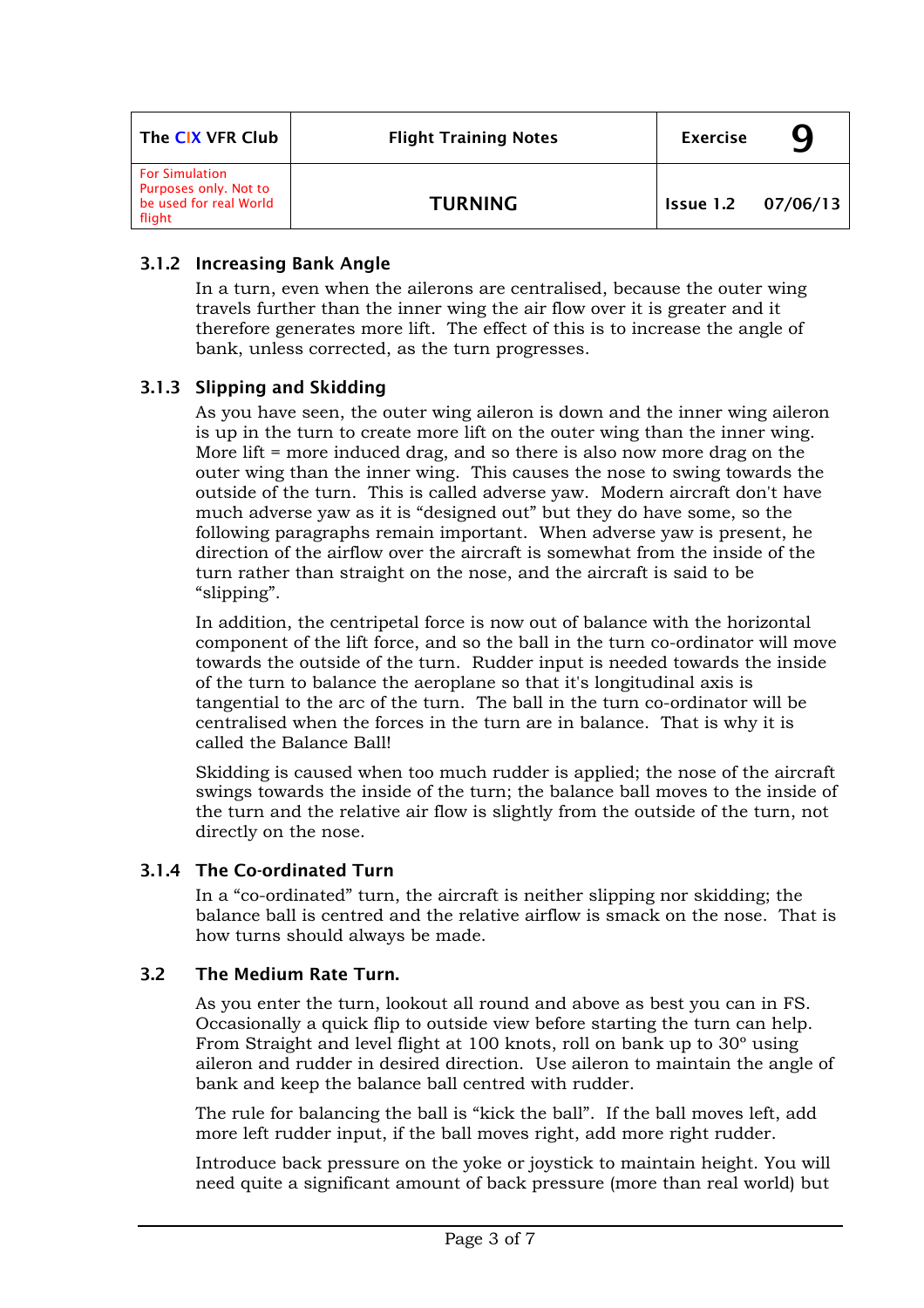| The CIX VFR Club                                                                   | <b>Flight Training Notes</b> | <b>Exercise</b>           |  |
|------------------------------------------------------------------------------------|------------------------------|---------------------------|--|
| <b>For Simulation</b><br>Purposes only. Not to<br>be used for real World<br>flight | <b>TURNING</b>               | <b>Issue 1.2 07/06/13</b> |  |

do try to introduce both bank and back pressure smoothly in order to maintain a steady rate of turn without porpoising. Note that you do not trim the aircraft when turning.



A Medium Rate Turn

In an aircraft, once the turn is established, the ailerons are centred to maintain the angle of bank, unlike a car in which the turn of the wheel has to be maintained throughout. Holding the yoke in the turn will result in the angle of bank continuously increasing under the influence of the continued aileron deflections.

Maintain the turn at 30º of bank with small aileron inputs as necessary – check the 30º mark is against the index on the Attitude Indicator. Because the angle of bank has a tendency to increase in turns, even with the ailerons centred, a little corrective (opposite) aileron input is sometimes needed to maintain the required angle of bank. In flight simulator, this tendency to increase the angle of bank in turns isn't always as marked as in the real world and some aircraft will hold a steady angle of bank, and thus a steady turn, without any pilot input for some time.

Keep the balance ball centred and maintain altitude with elevator (check the altimeter). Observe the position at which the horizon intersects the cockpit coaming. This position is always very much the same in a medium turn at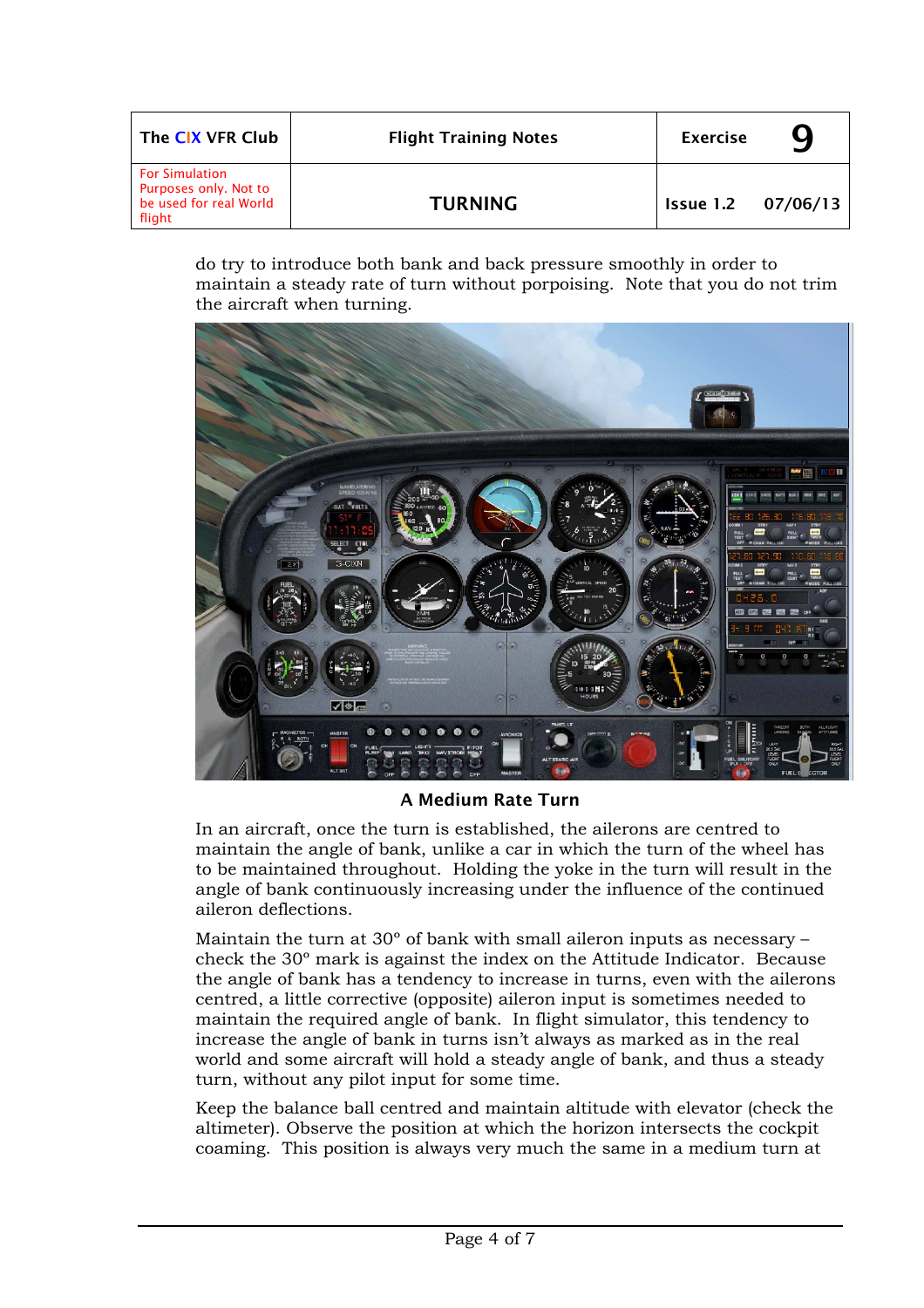| The CIX VFR Club                                                                   | <b>Flight Training Notes</b> | <b>Exercise</b>           | Ч |
|------------------------------------------------------------------------------------|------------------------------|---------------------------|---|
| <b>For Simulation</b><br>Purposes only. Not to<br>be used for real World<br>flight | <b>TURNING</b>               | <b>Issue 1.2 07/06/13</b> |   |

100 knots, so you can use this as a reference in conjunction with the altimeter and Attitude Indicator.

To roll out of the turn level the wings by applying aileron and rudder in the opposite direction to that held when turning. Start to level the wings when the Direction Indicator is  $10<sup>o</sup>$  before the required heading so that when the wings are level, you are flying accurately on the new heading. Always operate the controls smoothly, particularly when relaxing the back pressure when exiting a turn.

### 3.3 The Rate One or Standard Turn

The Rate One or Standard turn is the optimum rate of turn. The loss of lift is relatively small for the angle of bank introduced. Greater angles of bank cause a greater loss of lift, lesser angles of bank mean that the rate of turn is too slow – takes too long – for practical manoeuvring. The tendency of the angle of bank to increase is almost absent in a Rate One turn, but nevertheless, the pilot must regularly check that the correct angle of bank is being maintained. Introduce back pressure on the yoke or joystick to maintain height, although you will only need a small amount of back pressure to maintain altitude.

A Rate One turn is a turn carried out at a rate of  $3°$  per second or  $180°$  per



minute. An empirical formula can be used which although not mathematically provable, works accurately for most aircraft. The angle of bank required to achieve a rate one turn is

#### *(Airspeed / 10) +7*

e.g. for a Cessna 172 at 100 knots airspeed, the angle of bank for a rate one turn is  $(100 / 10) + 7 =$ 17 knots. This is a real world formula which also works in Flight Simulator.

In a Rate One turn, the Turn Co-ordinator model aeroplane lower wing is aligned with one of the marks on the outer ring of the instrument (depending on the direction of turn, irrespective of the airspeed in the turn.

### 3.4 The Climbing Turn

The Climbing Turn starts as a straight climb at 70 knots (see Exercise 7). Firstly, power is added to maximum approved rpm for the aircraft type. When a climb has commenced, the ailerons are used to introduce an angle of bank and the rudder is used to maintain balance – keep the slip ball centred. The turn is carried out at Rate One – about  $15\degree$  of bank in the C172 – in order to maximise the rate of climb. However, the rate of climb will be less in the turn than when climbing straight ahead, because of the loss of lift caused by banking, as described above. You also need to control airspeed accurately and correct any tendency to overbank especially to the left. Nose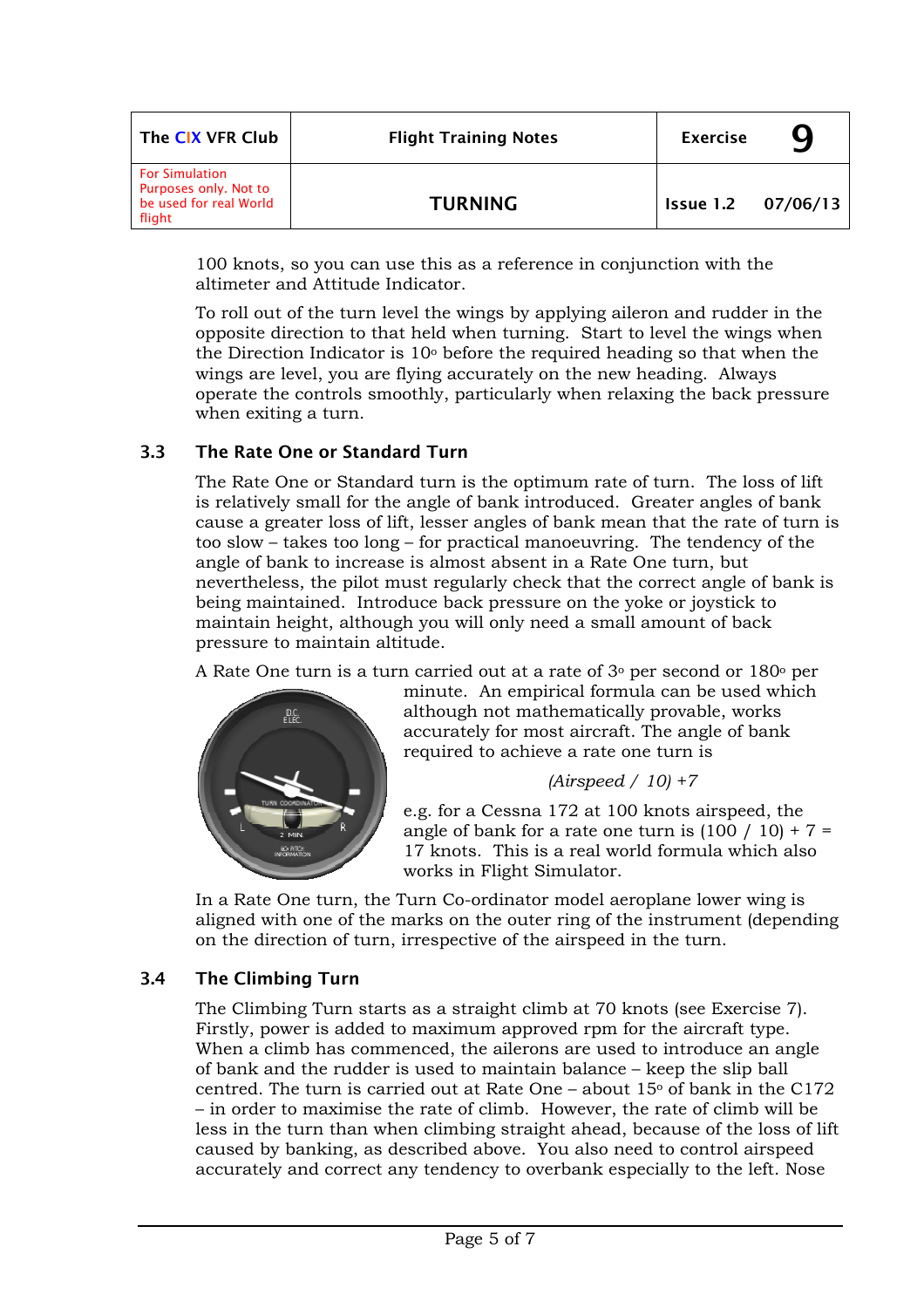| The CIX VFR Club                                                                   | <b>Flight Training Notes</b> | <b>Exercise</b>           |  |
|------------------------------------------------------------------------------------|------------------------------|---------------------------|--|
| <b>For Simulation</b><br>Purposes only. Not to<br>be used for real World<br>flight | <b>TURNING</b>               | <b>Issue 1.2 07/06/13</b> |  |

attitude will need to be slightly lower than in a straight climb. Try increasing the angle of bank to  $30^{\circ}$  (no more) and observe that the rate of climb is reduced.

## 3.5 The Descending Turn in a Cruise Configuration

The descending turn starts from a straight descent in the Cruise Descent configuration. This means the airframe is "clean" (no flaps), and in the Cessna 172, power is about 2100rpm. This tends to result in the nose naturally lowering and the aircraft establishing a stable descent at 500 feet per minute descent, with the airspeed not significantly below cruise speed of 105 knots.

Before commencing the turn, make sure you are not descending into the path of another aircraft – have a good lookout. Bank angle may be up to 30º. Note that the turn increases the rate of descent and lower nose attitude is required to maintain the correct airspeed. Power must be added if the rate of descent exceeds about 500 feet per minute in the Flight Simulator X Cessna 172, as it is real world.

## 3.6 Descending Turns With Flaps

More commonly, descending turns are made in the approach configuration when turning from base leg to final. Such turns can be quite critical as the tendency to lose concentration is high with several other cockpit tasks in hand preparing for landing. The aircraft is inevitability "low and slow", the most dangerous phase of flight.

After establishing the approach configuration in the Flight Simulator X Cessna 172, with 2 stages of flaps, trimmed at 70 knots, with power at 2000rpm, a gentle descent will already have started from circuit height. The turn is made at Rate One, as steeper angles of bank can result in excessive height loss at the reduced airspeed.

# 4 FLIGHT PRACTICE

### 4.1 Outside Checks

- a) Altitude sufficient to begin a safe turn
- b) Location: not over another aeroplane, nor likely to head towards terrain or obstacles.
- c) Not in an aerodrome ATZ (controlled airspace) without permission

### 4.2 Cockpit checks

- a) Trim for straight and level flight.
- b) Engine set at cruising r.p.m.
- c) Carburettor heat control to warm.